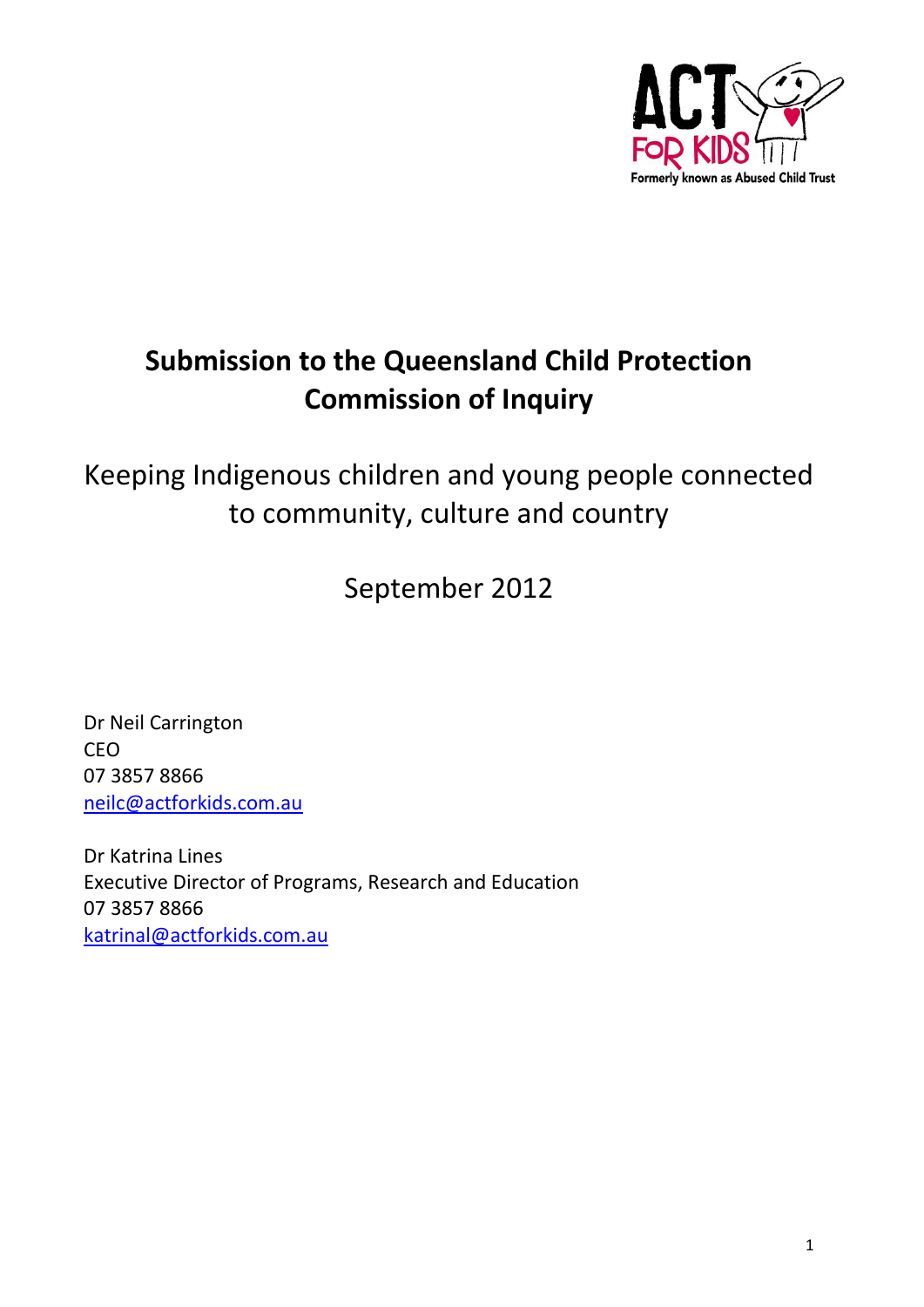ACT for Kids is a charity providing therapy and services to prevent and treat child abuse and neglect across Queensland. Established in 1988 as The Abused Child Trust, we have worked in child protection for almost 25 years offering both government and philanthropically funded programs. We work across the whole child protection continuum, from primary services in education and advocacy, to secondary early intervention and family support services, through to intensive therapy for children who have experienced trauma from abuse and neglect.

ACT for Kids, with funding from the Queensland Government and in partnership with The Aboriginal Corporation of West Coast Cape York Peninsula Traditional Land Owners and Respected Elders and Traditional Owners in Doomadgee, operates safe houses in five remote Indigenous communities.

Based on our experience and feedback from community, this submission offers a number of recommendations to improve the child protection system response to the needs of Indigenous children and families to provide significantly improved outcomes for them and their communities (in response to Inquiry Terms of Reference item 3c and 6b). These include that:

- definitions, assessments and processes need to be reviewed and updated to enable the child protection system and workers to deliver the intended outcomes of safe, nurturing, loving family homes for children in remote Indigenous communities
- empowering and partnering with community is the most effective way to achieve change and improved outcomes for children, families and community
- geographic disadvantage and racism inherent in the system be acknowledged and tackled so families and communities are not denigrated for child maltreatment for issues out of their control
- further investment is needed to provide fast and easy access to intensive family support services to strengthen families and prevent abuse and neglect
- safe houses continue to provide short term safe accommodation and care for children and young people at risk of harm, assistance to reunify families where possible and develop capacity of potential foster and kinship carers in community.

## **When significant, systemic and sustained disadvantage meet the child protection system**

Statistics on the over-representation of Indigenous children and young people in the child protection system are a symptom not a cause, and they don't tell the story.

People working in remote Indigenous communities already know that many cases of child neglect are actually a product of poverty, not child protection issues. We're talking very real poverty – where little or no employment opportunities dictate reliance on welfare which is woefully inadequate in sustaining a family of several children in areas remote enough to guarantee a limited supply of overpriced goods. In these five safe house communities (Doomadgee, Kowanyama, Napranum, Pormpuraaw and Aurukun), approximately 68% of people have a total personal income of less than \$400 per week. The average unemployment rate for the five communities was 17% in March 2012, compared to 5.5% in Queensland as a whole (Queensland Regional Profile generated fro[m www.oesr.qld.gov.au/qld-regional-profiles](http://www.oesr.qld.gov.au/qld-regional-profiles) on 25 September 2012). Limited or no access to even basic services city-folk take for granted compounds the issue. Generations have lived it. Governments don't know how to "fix it".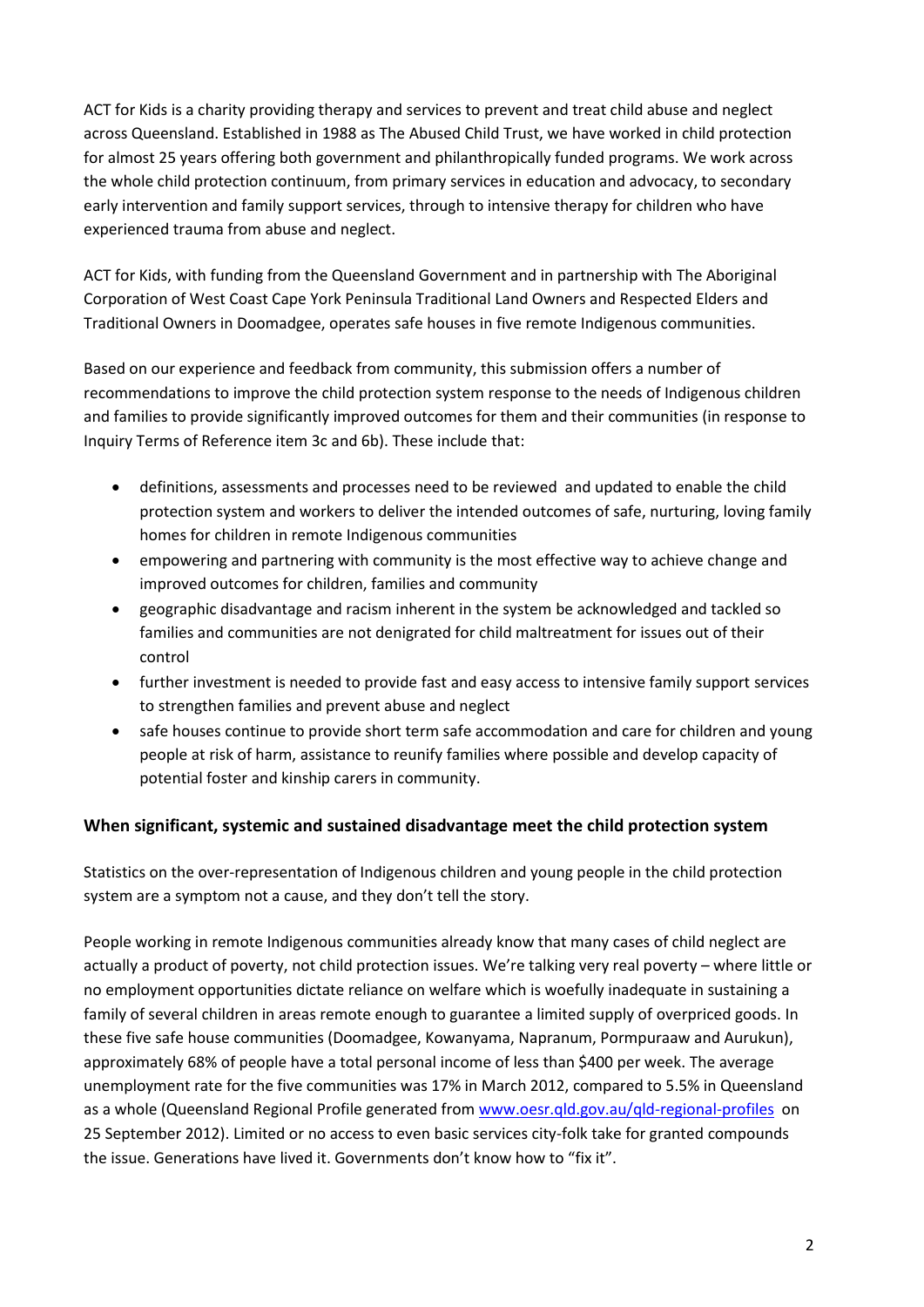Many Indigenous families and communities continue to live amid poverty and disadvantage. Their connection to country is strong and sustaining, but cannot substitute for access to basic services and nutrition. In Indigenous communities, legislative definitions and bureaucracy label children neglected. When a lettuce costs more than \$8 and is a week old, you can understand why parents with many mouths to feed opt for nutrition-poor white bread and jam and why diseases like type II diabetes occur in teenagers.

While most communities have schools, there are still unacceptable numbers of children not attending. Across the safe house communities more than 20% of people have never attended school and the most common level of school achievement is less than grade ten (Queensland Regional Profile generated from [www.oesr/qld.gov.au](http://www.oesr/qld.gov.au) on 25 September 2012). Leaving serious issues like poor health, nutrition, educational achievement, overcrowding and exposure to violence aside, it is our experience that parents also face child protection responses for things as simple as a child without shoes, because:

- they don't have the money to buy new shoes for five year old Paula\*
- there are no shoes for sale in their community that fit Paula
- there are no shoes for sale in community.

Paula may be removed from a loving family and kinship network to out-of-home care because her family can't provide her with shoes, school books or healthy food.

## *\*Based on a real story but name changed to protect privacy.*

This is a very real and all too common situation. Overcrowded housing is another common problem posing a "risk of harm" to children and young people. A regional report generated through the Queensland Government site, noted above, indicated that more than 49% of people in these five safe house communities are living in overcrowded conditions compared with 7.3% of Queenslanders as a whole. Again, parents can't address this issue if there is no more available housing; it's out of their control.

Generations of disadvantage – in education, health care, housing and employment – means it is a difficult cycle to break. Parents and communities can't provide "safe" and "caring" homes to current legislated standards if they themselves don't have access to the means to do it. It is also important to look at the definition of "remote" – certainly Cape York Peninsula is considered remote, but what about Yarrabah, only 45 minutes from Cairns, yet confronting the same issues?

## **When historical mistakes and misunderstanding meet remote Indigenous communities**

No doubt the child protection system has come a long way since the days of forced resettlement and assimilation. But there is still a long way to go to address the intergenerational trauma it caused. It's more than people being afraid of authorities and having their children taken away – though this is a real fear in many communities. It's the parents and grandparents today wanting to give their children the loving and connected upbringing they lost – how do they do that if they didn't experience it, if they never had a caring, engaged parent figure to show them how? These scarred but dedicated parents and families need support, not vilification.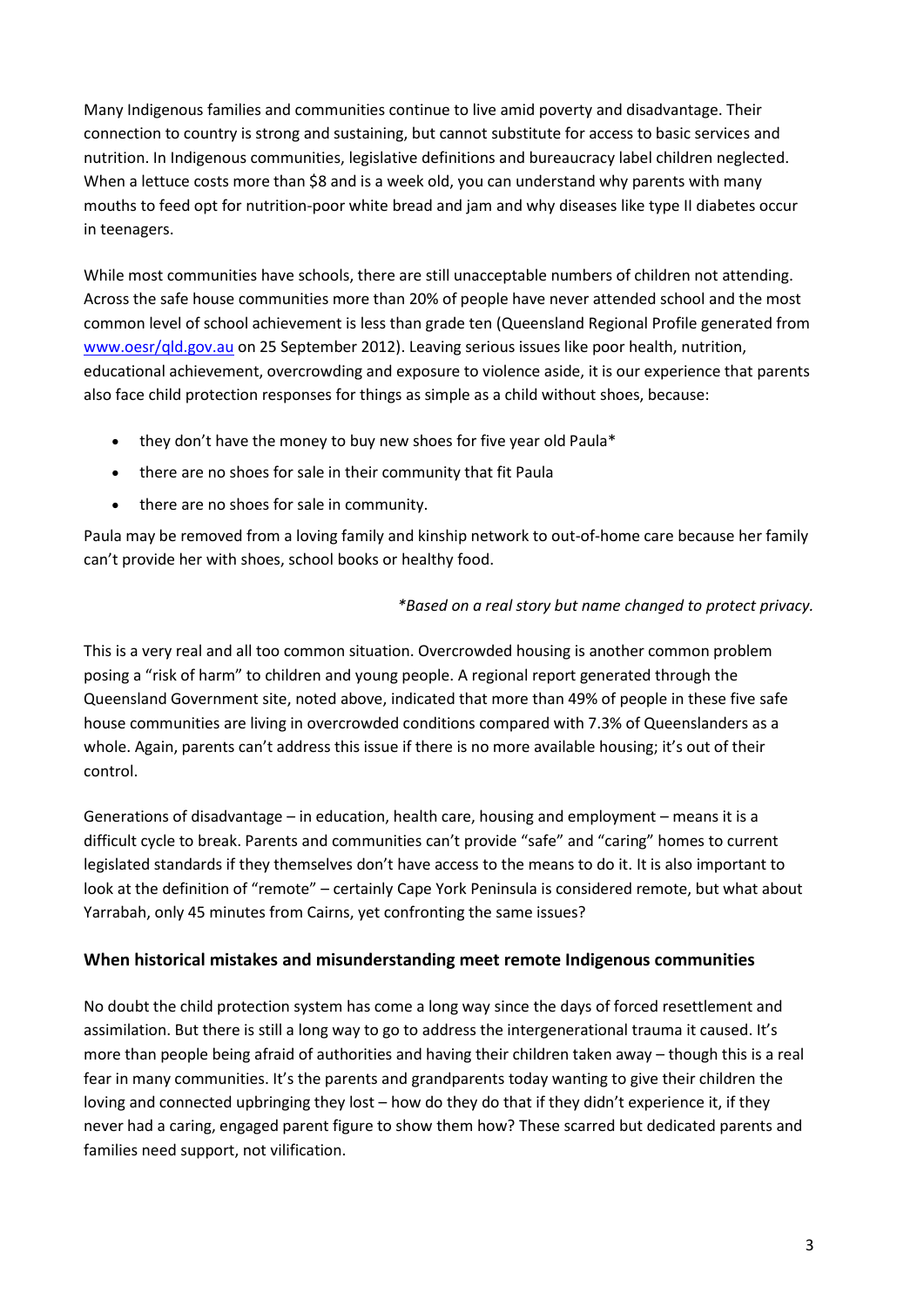While there's now an understanding that Indigenous communities have different connections to culture and country, there is still a gap in understanding between government and Indigenous definitions and concepts. Safe and nurtured, what does that look like on paper? What does that look like in a remote Indigenous community?

We say it takes a village to raise a child but we don't recognise it when we see it. In a town of 800 people a boy is wandering from his home to Aunty down the road, perhaps stopping to sit and play along the way. A dozen sets of eyes from verandahs and kitchen windows follow him on his slow, relaxed journey, no parent to be seen – to authorities this is a lack of supervision. How do they investigate and assess this? Have they shared these definitions and "rules" with community? Do people know what they are being measured against?

## **Do the safe houses actually work?**

ACT for Kids' safe houses are part of our SafeKIDS Program in Doomadgee, Kowanyama, Pormpuraaw, Napranum and Aurukun. Each house provides short term accommodation and care for children and young people who are unable to live safely at home while the Department of Communities, Child Safety and Disability Services investigates concerns. The houses also provide support and a place to stay for children and young people living in care far from community to return home to visit family and reconnect with culture and country.

The houses are necessary at the moment because of a lack of approved foster and kinship carers in community. Without the safe houses children would be removed not only from their home, but often as far away as Cairns or Mt Isa. The trauma this causes children is significant, often English is their second language and they find themselves in a completely alien environment far from their support networks.

Do the houses work? Yes. They reduce the need for children and young people to be removed from community in the short term. They also provide the opportunity for visitation and sometimes reunification – not previously possible without local carers able to support long visits. Table 1 summarises the numbers of distinct children and placement and respite days since opening for Napranum and Kowanyama safe houses. Respite allows children in care outside the community, largely in Cairns and other centres, to return for school holidays, Christmas, funerals and other family events. They stay in a safe nurturing environment and have monitored contact with their family.

| <b>Safe House</b> | <b>Distinct</b> | Primary          | <b>Respite</b> | Comment                                                |
|-------------------|-----------------|------------------|----------------|--------------------------------------------------------|
|                   | Children        | <b>Placement</b> | <b>Days</b>    |                                                        |
|                   |                 | <b>Days</b>      |                |                                                        |
| Napranum          | 36              | 4,712            | 398            | Some children have been living in the house for a long |
|                   |                 |                  |                | time, thus numbers of distinct children are low,       |
|                   |                 |                  |                | however placement days per children are high. The      |
|                   |                 |                  |                | numbers indicate an average of more than five          |
|                   |                 |                  |                | children have been in the house each night since       |
|                   |                 |                  |                | opening. There have been two sibling groups who        |
|                   |                 |                  |                | have stayed in the house approximately two years.      |
| Kowanyama         | 55              | 1,521            | 1,121          | There are more children who have been placed for       |
|                   |                 |                  |                | shorter stays and more respite stays. The numbers      |
|                   |                 |                  |                | indicate an average of more than four children have    |
|                   |                 |                  |                | been in the house every night since opening.           |

#### **Table 1. Numbers of children and placements for two of the safe houses since opening.**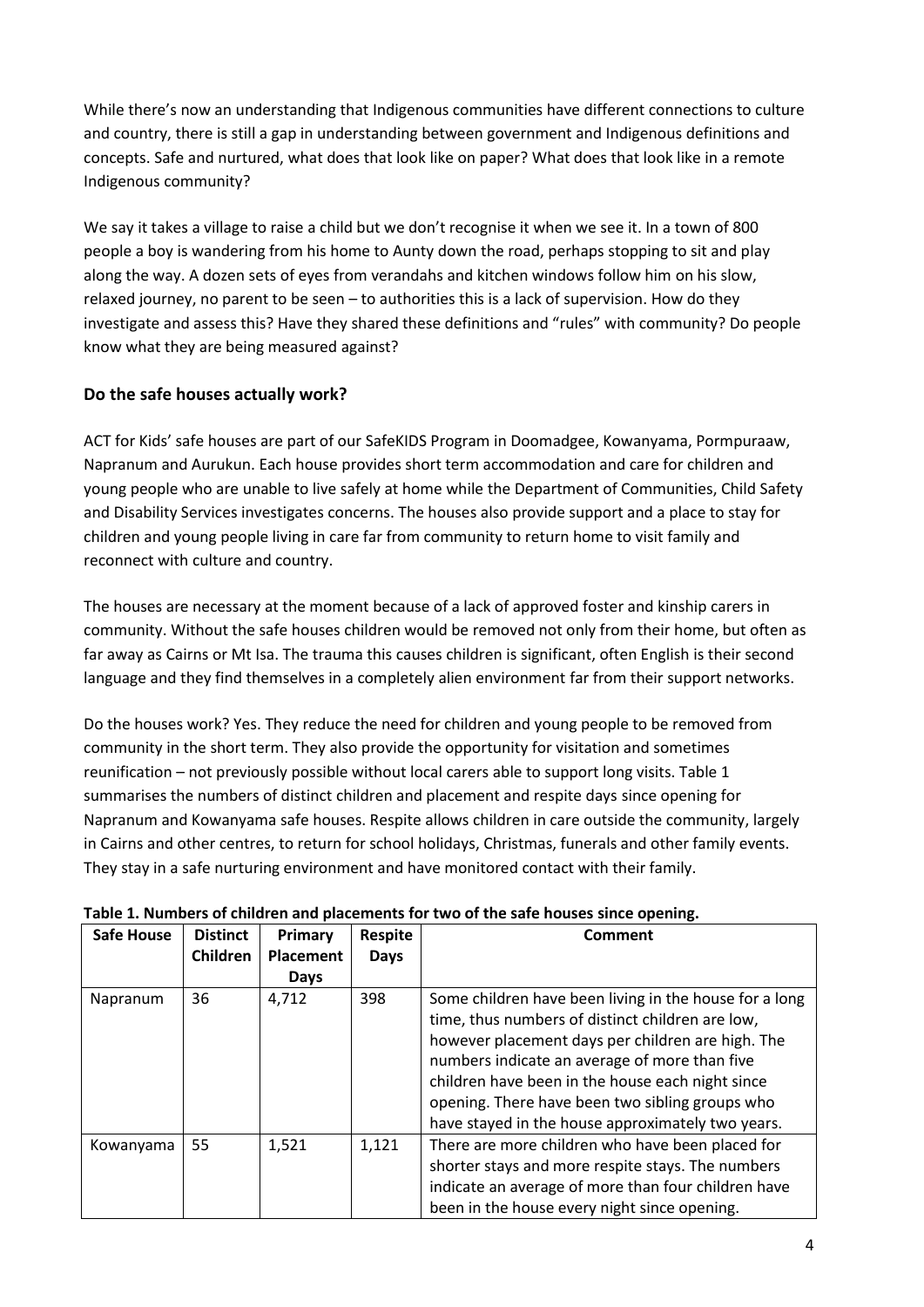While the numbers of distinct children don't look large, they are significant in communities with populations of approximately 900 and 1,100 respectively. The numbers in the other houses are similar (Aurukun = 32 children; Pormpuraaw = 48 children; Doomadgee = 39 children).

Our SafeKIDS Program is also funded to provide a Family Intensive Support (FIS) service in each community. The FIS service takes referrals from Child Safety Services and works with families to address concerns for their children's safety and wellbeing. This often enables children to be reunified with their family and reduces further risk of harm.

These services have met with significant challenges, and there are many areas for improvement that would see much better outcomes for children and families and a reduction in the number of children entering long term out of home care. It's also important to note that establishing these programs takes a long time – longer than government service agreements generally allow. It also takes time to see statistically significant improvements because the issues they address are so large, often out of the control of a single intervention service and the downstream effects take time to resolve.

## **What is working?**

In our experience, some key things are working. The foundation of our SafeKIDS Program has been genuine, effective partnerships with The Aboriginal Corporation of West Coast Cape York Peninsula Traditional Land Owners and the Traditional Owners and Respected Elders in Doomadgee. The importance of distinguishing between merely culturally "sensitive" and culturally appropriate practices has been highlighted within the context of child welfare within Canadian First Nations communities (Mandell et al, 2003). Cultural appropriateness involves extensive community engagement and consultation and is supported when community-ownership is empowered.

Our local reference groups are engaged, empowered and committed. But this takes time and effort, it can't be rushed and must be done with sincerity and understanding of what has gone before. Only when an organisation, people and services are understood and welcomed will they be well utilised and effective.

Communities now have a better understanding of what ACT for Kids is, that we're NOT the government, and that our goal is to keep kids in community. They also have a better understanding of what their rights are when dealing with authorities, they're now more empowered to respond to and address issues rather than simply accept a decision.

Wherever possible we hire SafeKIDS Program staff from within community, 50 of our 62 staff across the SafeKIDS Program are locals and nearly all of them are Indigenous. It not only means the kids and families are more comfortable and supportive of the services, but there are also significant social returns to the community. It provides employment; in some communities ACT for Kids is the biggest employer. Employment provides self esteem, a sense of pride and achievement; it also helps break the cycle of disadvantage and welfare dependence.

Our staff gain new skills simply from being employed and also from our intensive training. We applied for and received approximately \$500,000 from the Strategic Investment Fund to deliver Certificate III in Community Services Work to our safe house staff. The Healing Foundation has provided \$70,000 for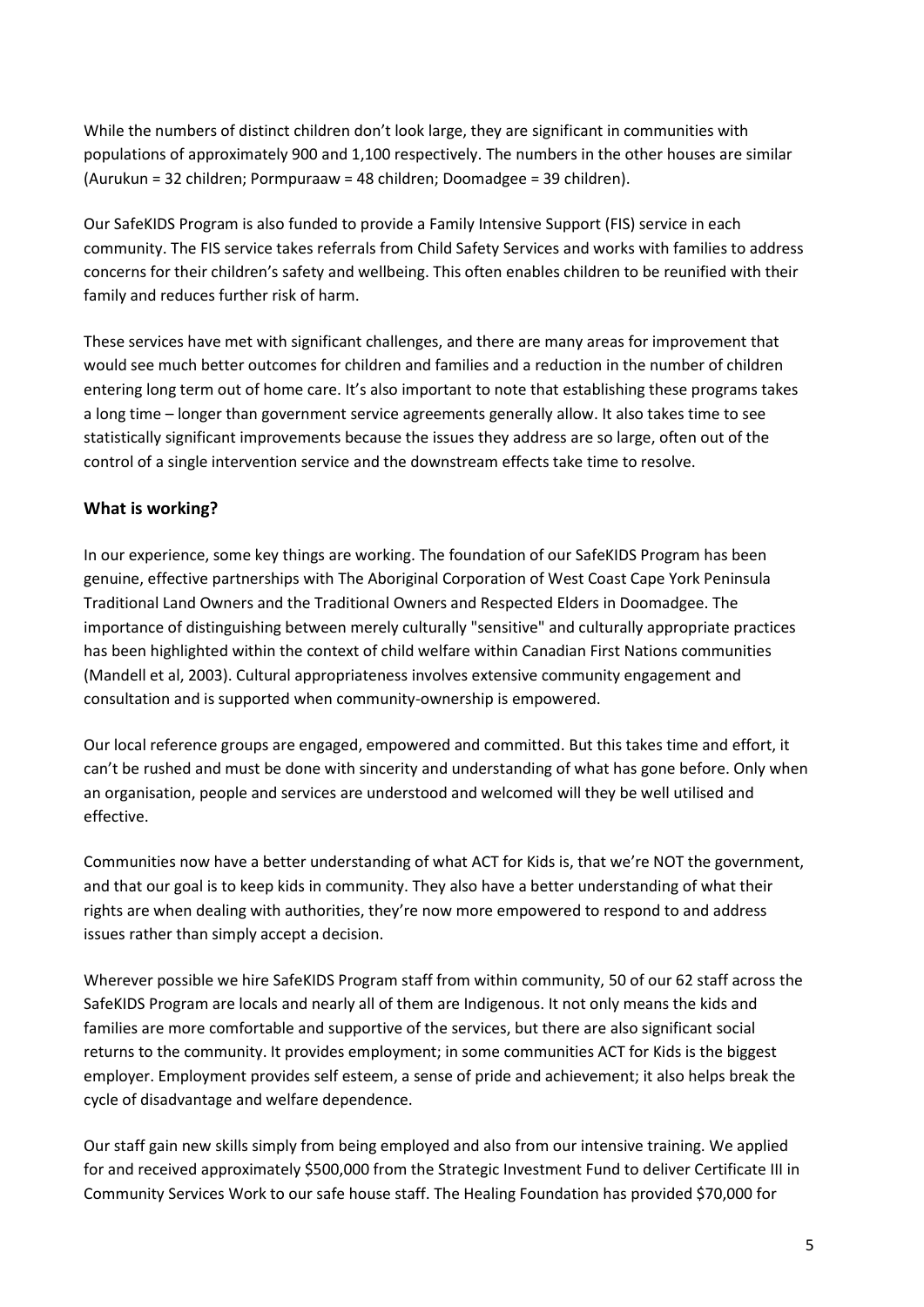James Cook University to deliver the Family Wellbeing Program to the same teams to help them deal with their own experiences of grief, loss and stolen generations.

Investment in well trained and supported staff is critical for effective Indigenous and residential care programs. Their learning and understanding of child development, nutrition and strong parenting skills are transferred to their own family and into the wider community. Our staff are proud role models and well respected in community. This in itself will have a longer term impact on the wellbeing of children and young people in community.

The Family Intensive Support service engages well with families and provides therapeutic and practical support to help them address concerns for the safety and wellbeing of their children. In many cases it means they present no further risk of harm and their children can return or remain home.

## **What could work better?**

Prevention:

- An informed whole of government response to address poverty and geographic disadvantage. A thorough assessment of existing challenges in community versus expenditure and programs across local, state and federal government. How can those funds better support long term improvements, not simply short term solutions? While this sounds like a motherhood statement, simply creating a few more opportunities for useful training and employment would be beneficial. Improving the quality of available education will increase engagement and reduce truancy. Could the Police assist with driving lessons and licensing so a driver's license is accessible in community? It's not about quick wins; it's about thinking creatively to achieve long term gains to break the cycle of disadvantage.
- Faster referrals from Child Safety Services to the Family Intensive Support services. There have been cases where families referred to the FIS are already on their second or third Child Protection Order which doesn't allow enough time for the FIS to engage and provide support early enough to prevent a child entering long term out of home care.
- Increased staff and capacity of Family Intensive Support services to meet the need in community. In some communities there are long waiting lists and it is difficult to recruit appropriately qualified staff.
- Easier access to Family Intensive Support services, as we recommend for all other early intervention services. Families want help and will access it directly if they can without a government referral.
- A public health approach with greater investment in universal and secondary services would have long term benefits and cost savings. Well supported families would not reach crisis point requiring expensive, traumatic tertiary interventions. The regional report shows only two of the five safe house communities we work in have early childhood education and care services which means limited respite for parents/carers of young children and less early childhood development opportunities for kids.
- An informed review and update of legislation, definitions and processes so they are tailored to address the unique needs of remote Indigenous communities and stop any further denigration of parents and families as harming or neglecting their children for community-wide issues of disadvantage. Life is different in community, assessment of harm and risk of harm must take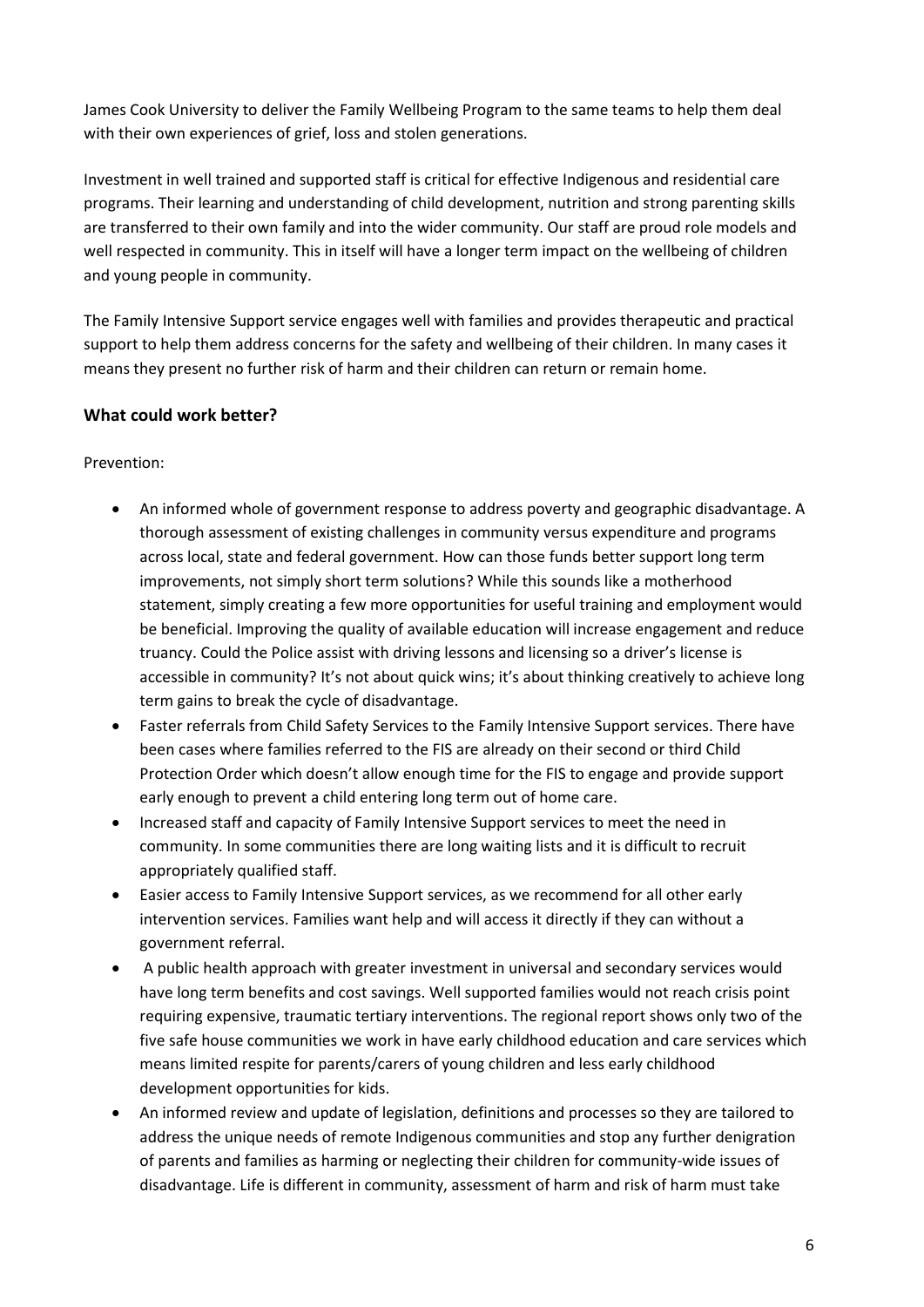that into consideration. In many cases this would lead to family support to simply address minor issues and prevent children entering out of home care.

 Research into what constitutes good parenting and child rearing practices in remote Indigenous families and wide publication of that research. This will provide training material for Child Safety Officers and other service staff so they have community "best-practice" benchmarks and family role models to apply.

Service provision – non-government

- Service agreements need to allow longer timeframes for community engagement and service establishment. The time required differs in each community and should be informed by local reference groups. In Doomadgee, a real safe house success story, this took six months. We learned from setting up the Doomadgee house that rushing the process to meet service agreement deadlines can jeopardise the long term effectiveness of services.
- We have identified a need for staff and sometimes children and families to be able to spend time outside community. This could be fishing, hunting or a healing camp, but would provide some time away from stresses and tension inherent in involvement in child protection. Currently this is hampered by stringent government risk assessments and slow approval processes.
- Faster/prioritised blue card and suitability checks for residential care workers are necessary. With a limited talent pool of appropriate staff within community it is critical that when someone is hired, pending police checks, that their blue card and suitability applications go straight to the top of the pile. Delays in approval mean staff cannot start work, which in some instances can leave under resourced existing safe house staff having to cover the additional workload.
- Where possible, setting up safe houses to provide comfortable separation of young children from young people to give them appropriate personal space and enable more suitable interaction and supervision. Staff can play with younger children while young people can enjoy more age appropriate entertainment or study.

Service provision – government

- Grass roots education for community about the role of the Department of Communities, Child Safety and Disability Services. There is still a lot of misunderstanding about the role of the department, what they consider child abuse and neglect to be, the process of investigation and assessment, and the options families have when involved with the child protection system. Websites and brochures are often inaccessible – there is very limited access to computers and often low literacy. The Queensland Government regional report indicates that in March 2012, more than 90% of safe house community households did not have an internet connection.
- Recruit and retain qualified staff who have real understanding and experience of community. The best trained metro Child Safety Officer will be ill-equipped to deal with the nuances of community. In depth cultural training would help those currently in service, while a goal should always be to recruit Indigenous staff. The ACT for Kids Indigenous Workforce Strategy cadetship in Cairns has increased the talent pool of qualified, passionate Indigenous workers.
- Review confidentiality requirements of relevant legislation, particularly the Child Protection Act 1999. We cannot identify a child in our care, however being able to discuss their needs with other service providers like schools, health care and even our reference groups would enable more integrated support and care. It's also impractical in a community of 600 people, where